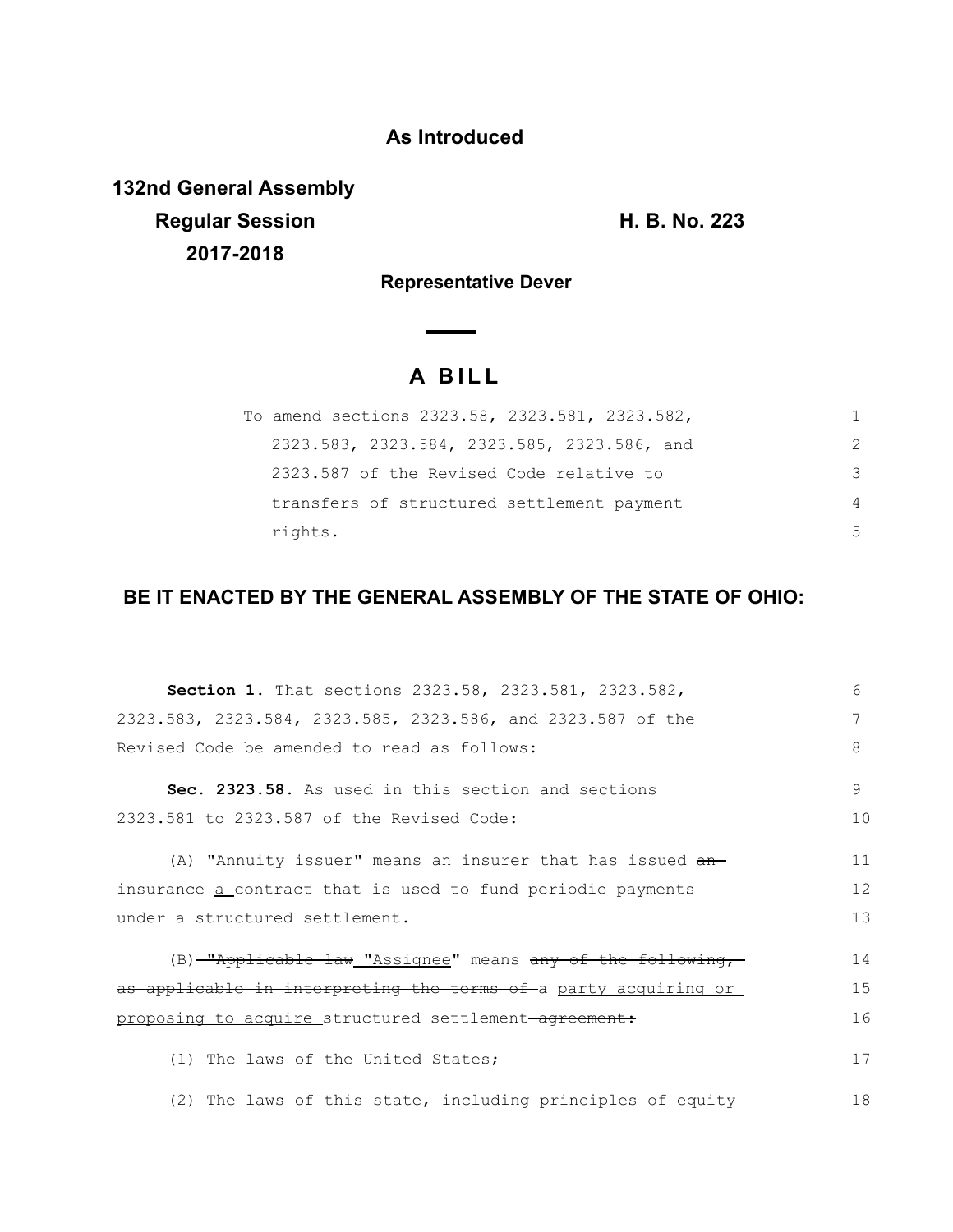| that are applied in the courts of this state;                    | 19 |
|------------------------------------------------------------------|----|
| (3) The laws of any other jurisdiction if any of the-            | 20 |
| following applies:                                               | 21 |
| (a) The laws of that other jurisdiction govern the               | 22 |
| structured settlement.                                           | 23 |
| (b) A court or a responsible administrative authority            | 24 |
| approved the structured settlement agreement under the laws of   | 25 |
| that other jurisdiction.                                         | 26 |
| (c) The transfer of payments under the structured-               | 27 |
| settlement is subject to the laws of that other jurisdiction-    | 28 |
| payment rights from a transferee of those rights.                | 29 |
| (C) "Dependent" means-includes a spouse of a payee, a            | 30 |
| minor child of a payee, or and any other member of the family of | 31 |
| a payee or other person for whom, by law or by court order or    | 32 |
| decree, the payee is legally obligated to provide support        | 33 |
| including alimony.                                               | 34 |
| (D) "Discounted present value" means the fair-present            | 35 |
| value of the future payments under a structured settlement that  | 36 |
| is determined by discounting those payments to the present,      | 37 |
| using the most recently published applicable federal rate for    | 38 |
| determining the present value of an annuity, as issued by the    | 39 |
| United States internal revenue service.                          | 40 |
| (E) "Gross advance amount" means the sum payable to the          | 41 |
| payee or for the payee's account as consideration for a transfer | 42 |
| of structured settlement payment rights before any reductions    | 43 |
| for transfer expenses or other deductions to be made from such   | 44 |
| consideration.                                                   | 45 |
| (F) "Independent professional advice" means the advice of        | 46 |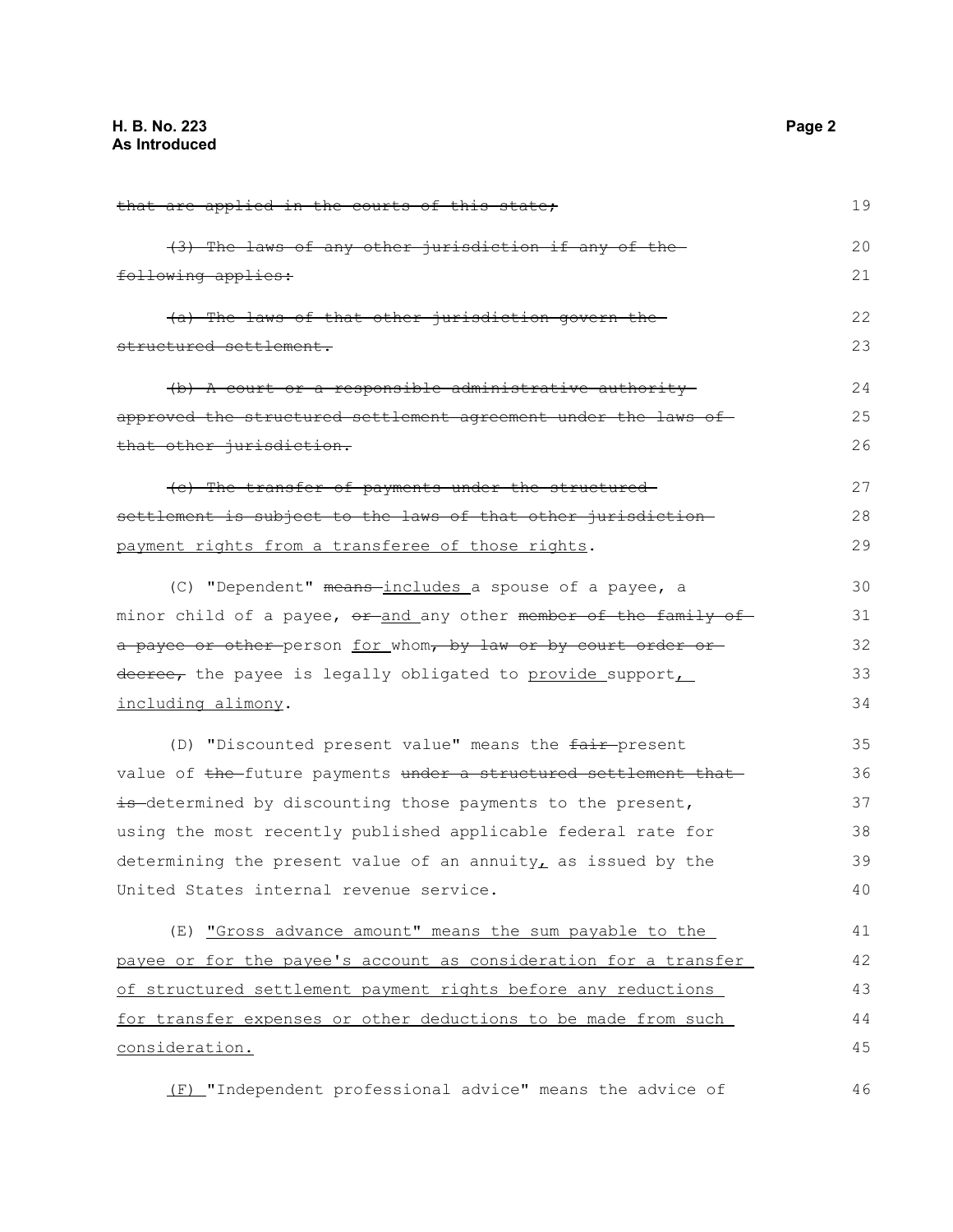| an attorney, a certified public accountant, an actuary, or any   | 47 |
|------------------------------------------------------------------|----|
| other licensed professional adviser-if all of the following-     | 48 |
| apply:                                                           | 49 |
| (1) The payee has engaged the services of the licensed-          | 50 |
| professional adviser to render advice concerning the legal and   | 51 |
| other implications of a transfer of structured settlement-       | 52 |
| payment rights.                                                  | 53 |
| (2) The licensed professional adviser has signed a               | 54 |
| statement to the effect that the licensed professional adviser-  | 55 |
| rendered advice to the payee concerning the legal and other-     | 56 |
| implications of a transfer of structured settlement payment      | 57 |
| rights.                                                          | 58 |
| (3) The licensed professional adviser is not affiliated in-      | 59 |
| any manner with, referred by, or compensated in any manner by    | 60 |
| the transferee of the structured settlement payment rights.      | 61 |
| (4) The compensation of the licensed professional adviser-       | 62 |
| is not affected by whether or not a transfer of structured-      | 63 |
| settlement payment rights occurs.                                | 64 |
| (F) (G) "Interested party" includes the payee means, with        | 65 |
| respect to a structured settlement, the payee, any beneficiary   | 66 |
| irrevocably designated under the annuity contract to receive     | 67 |
| payments following the payee's death, the annuity issuer, the    | 68 |
| structured settlement agreement-obligor, and any other party to  | 69 |
| the structured settlement that has continuing rights or          | 70 |
| obligations to receive or make payments under the structured     | 71 |
| settlement-agreement.                                            | 72 |
| (G)-(H) "Net advance amount" means the gross advance             | 73 |
| amount less the aggregate amount of the actual and estimated     | 74 |
| transfer expenses required to be disclosed under division (E) of | 75 |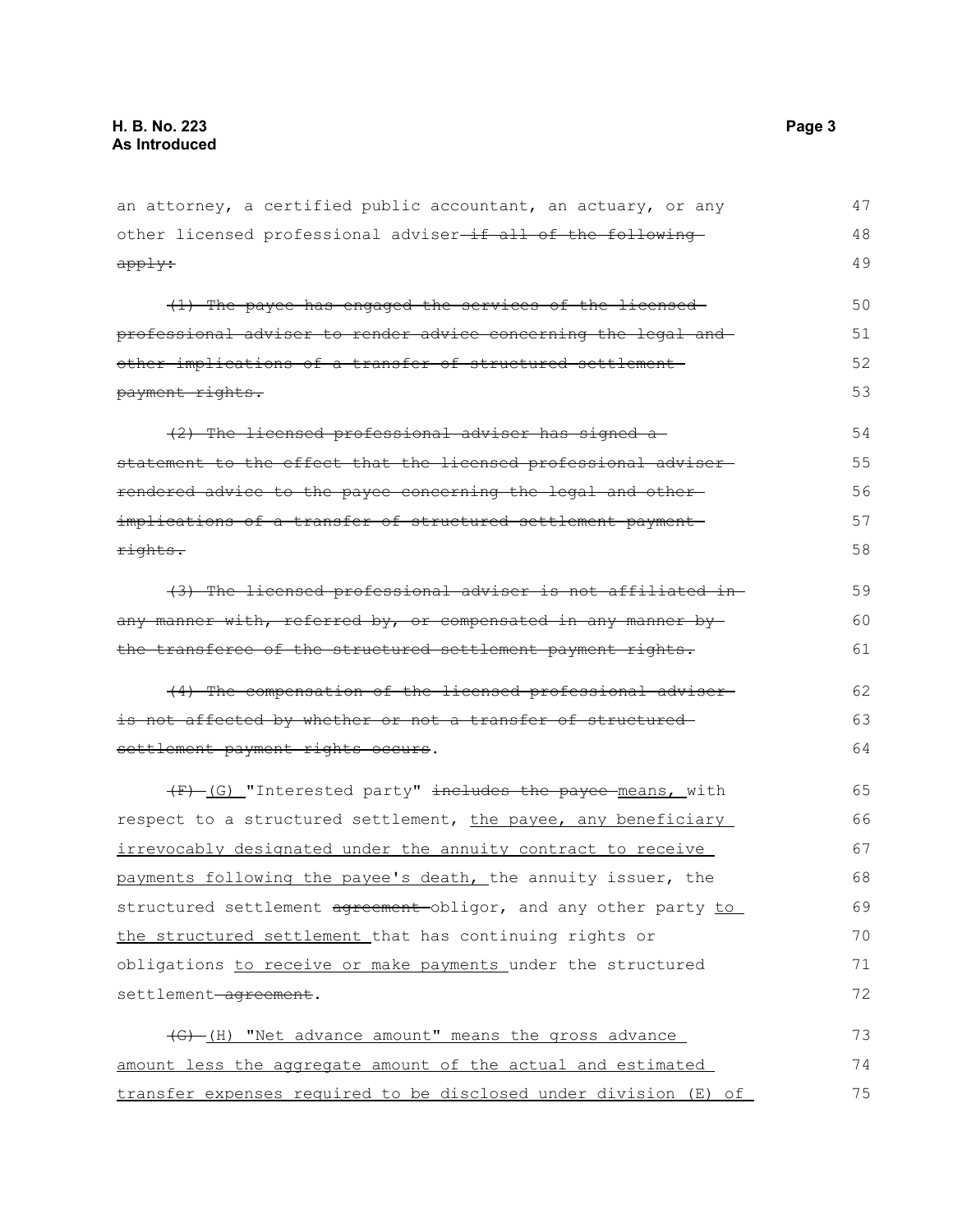| section 2323.582 of the Revised Code.                            | 76  |
|------------------------------------------------------------------|-----|
| (I) "Payee" means an individual who is receiving periodic        | 77  |
| payments under a structured settlement agreement-that are        | 78  |
| excludable from the individual's gross income under federal      | 79  |
| income taxation laws applicable to that individual and who       | 80  |
| proposes to make a transfer of the rights to receive those       | 81  |
| periodic payments.                                               | 82  |
| (H) (J) "Periodic payments" includes both continuing             | 83  |
| monthly or other periodic payments and scheduled future lump-sum | 84  |
| payments under a structured settlement.                          | 85  |
| (I) (K) "Qualified assignment agreement" means an                | 86  |
| agreement that provides for a qualified assignment, as defined   | 87  |
| in section 130 of the "Internal Revenue Code of 1986," 100 Stat. | 88  |
| 2085, 26 U.S.C.A. 130(c), as amended, through an assignment of   | 89  |
| the liability under a structured settlement agreement to make-   | 90  |
| periodic payments as damages, on account of personal injury or-  | 91  |
| sickness.                                                        | 92  |
| (J) "Responsible administrative authority" means any             | 93  |
| government authority of another state vested by the law of that  | 94  |
| state with the original exclusive jurisdiction over the settled- | 95  |
| elaim resolved by a structured settlement.                       | 96  |
| (K) (L) "Settled claim" means the original tort claim            | 97  |
| resolved by a structured settlement.                             | 98  |
| (L)-(M) "Structured settlement" means an arrangement for         | 99  |
| periodic payments of damages for injury to a person-personal     | 100 |
| injuries or sickness that is established by a settlement or a    | 101 |
| court judgment in resolution of a tort claim.                    | 102 |

(M) (N) "Structured settlement agreement" means an agreement, judgment, stipulation, or release that embodies the 103 104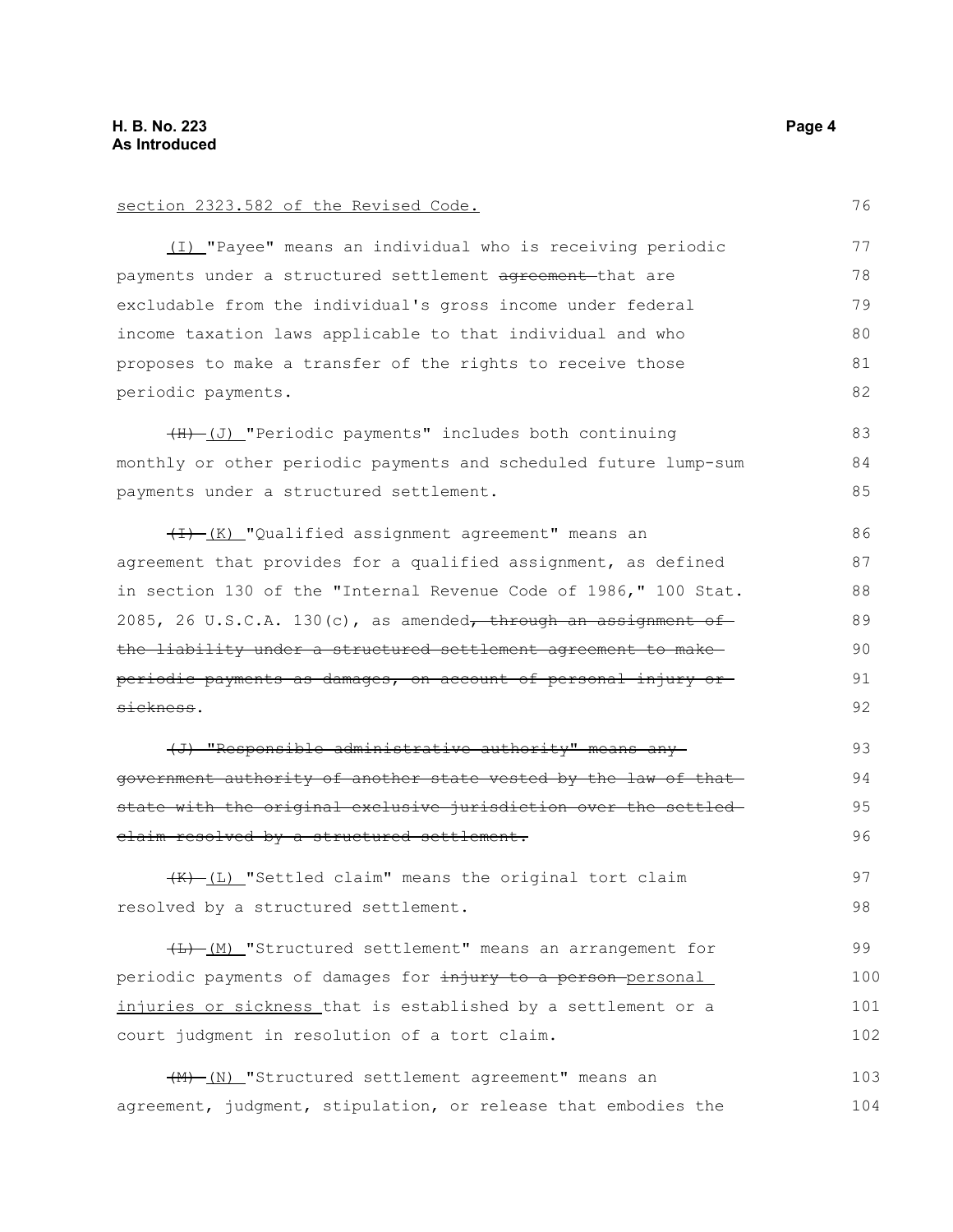terms of a structured settlement, including the rights of a payee to receive periodic payments.  $(W)$  (O) "Structured settlement obligor" means the party that has the obligation to make continuing periodic payments to the payee under a structured settlement agreement or a qualified assignment agreement.  $(0)$  (P) "Structured settlement payment rights" means the rights under a structured settlement agreement to receive periodic payments from a structured settlement obligor or an annuity issuer if either of the following applies: (1) The payee, the structured settlement obligor, or the annuity issuer with respect to the structured settlementagreement is a resident of this state. (2) The structured settlement agreement was approved by a court in this state.  $(P)$  (Q) "Terms of a structured settlement" includes the terms of a structured settlement agreement, an insurance the annuity contract, a qualified assignment agreement, and any order or approval by a court, a responsible administrativeauthority, or other government authority authorizing or approving the structured settlement.  $\frac{1}{2}$  (R) "Transfer" means a sale, assignment, pledge, hypothecation, or any other form of alienation or encumbrance of structured settlement payment rights made by a payee for consideration. "Transfer" does not include the creation or perfection of a security interest in structured settlement payment rights under a blanket security agreement entered into with an insured depository institution, in the absence of any action to redirect the structured settlement payments to that 105 106 107 108 109 110 111 112 113 114 115 116 117 118 119 120 121 122 123 124 125 126 127 128 129 130 131 132 133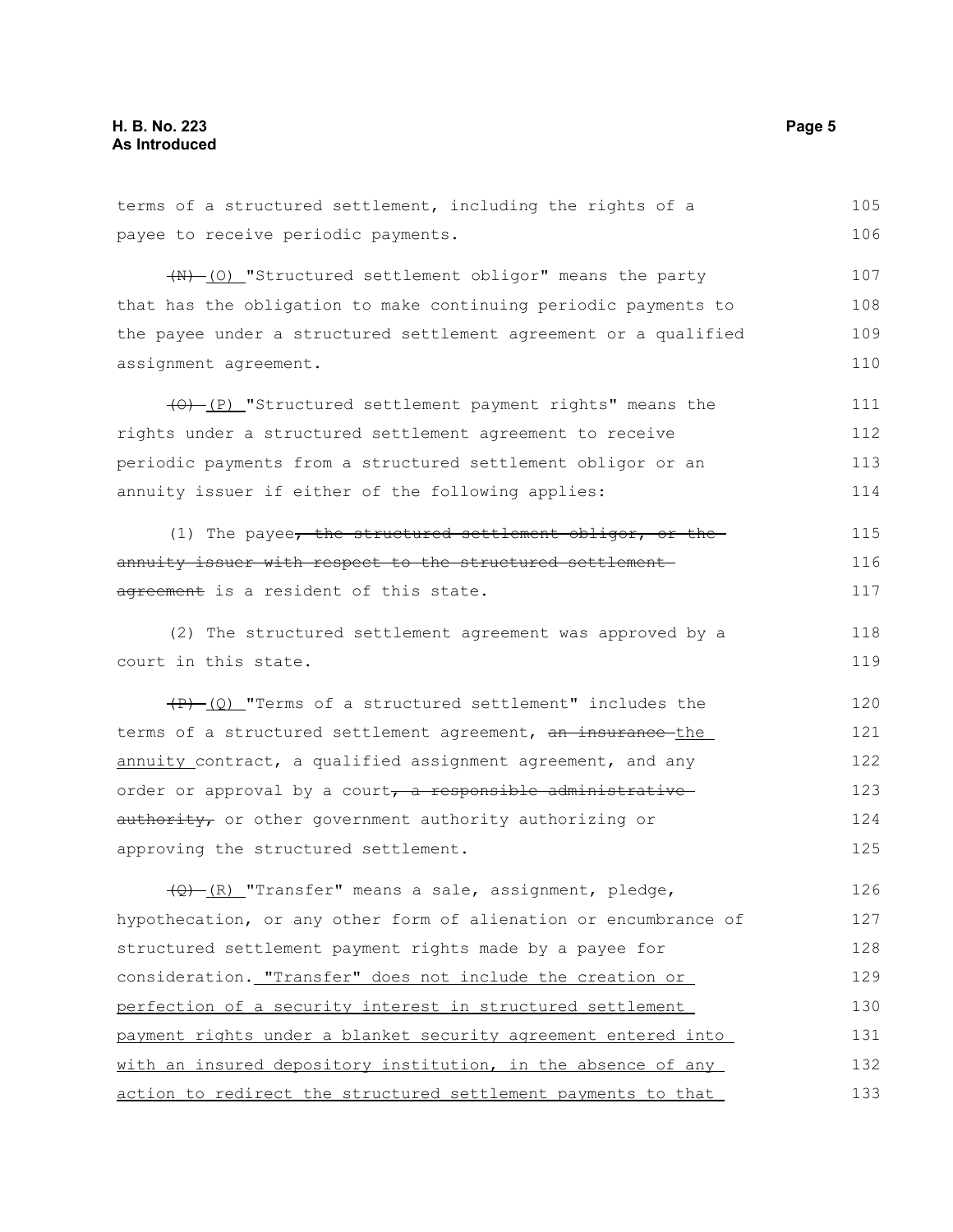| institution, or an agent or successor in interest thereof, or    | 134 |
|------------------------------------------------------------------|-----|
| otherwise to enforce the blanket security interest against the   | 135 |
| structured settlement payment rights.                            | 136 |
| $(R)$ (S) "Transfer agreement" means an agreement that           | 137 |
| provides for the transfer of structured settlement payment       | 138 |
| rights from a payee to a transferee.                             | 139 |
| (S) (T) "Transfer expense" means any expense of a transfer       | 140 |
| that is required under the transfer agreement to be paid by the  | 141 |
| payee or deducted from the gross advance amount, including but   | 142 |
| not limited to, court filing fees, attorneys' fees, escrow fees, | 143 |
| lien recordation fees, judgment and lien search fees, finder's   | 144 |
| fees, commissions, and other payments to a broker or other       | 145 |
| intermediary. "Transfer expense" does not include pre-existing   | 146 |
| obligations of the payee payable for the payee's account from    | 147 |
| the proceeds of a transfer.                                      | 148 |
| (U) "Transferee" means a party acquiring or proposing to         | 149 |
| acquire structured settlement payment rights through a transfer  | 150 |
| of those rights.                                                 | 151 |
| Sec. 2323.581. No direct or indirect transfer of                 | 152 |
| structured settlement payment rights shall be effective, and no  | 153 |
| structured settlement obligor or annuity issuer shall be         | 154 |
| required to make any payment directly or indirectly to a         | 155 |
| transferee or assignee of structured settlement payment rights,  | 156 |
| unless the transferee has provided the payee and other-          | 157 |
| interested parties with the disclosures required by section-     | 158 |
| 2323.582 of the Revised Code and the transfer has been approved  | 159 |
| in advance in a final order of a court of competent jurisdiction | 160 |
| in accordance with sections 2323.583 and 2323.584 of the Revised | 161 |
| Code based on express findings by the court of all of the        | 162 |
| following:                                                       | 163 |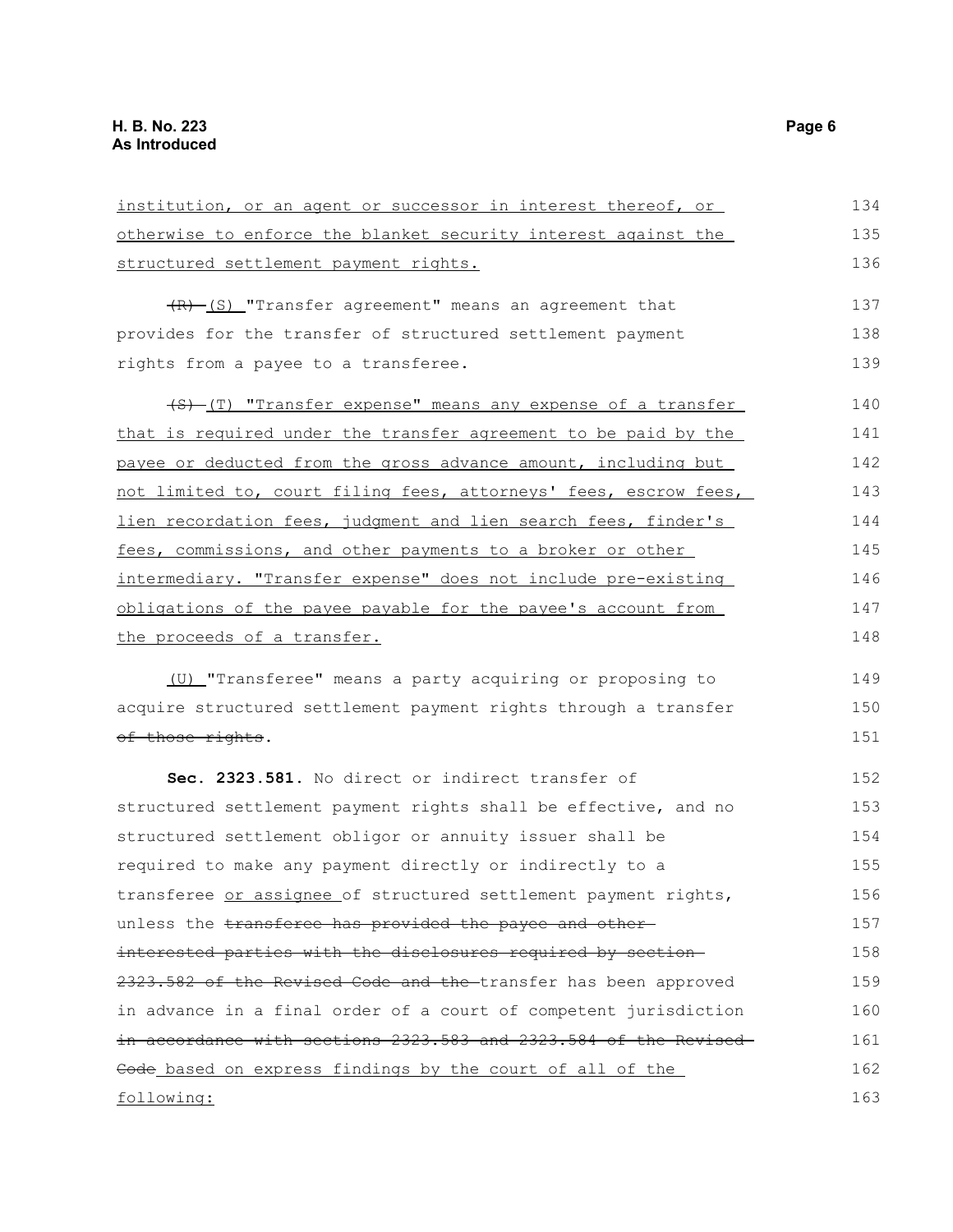| (A) The transfer is in the best interest of the payee,           | 164 |
|------------------------------------------------------------------|-----|
| taking into account the welfare and support of the payee's       | 165 |
| dependents.                                                      | 166 |
| (B) The payee has been advised in writing by the                 | 167 |
| transferee to seek independent professional advice regarding the | 168 |
| transfer and has either received that advice or knowingly waived | 169 |
| in writing the opportunity to seek and receive that advice.      | 170 |
| (C) The transfer does not contravene any applicable              | 171 |
| statute or order of any court or other government authority.     | 172 |
| Sec. 2323.582. Not less than ten days prior to the date on       | 173 |
| which a payee becomes obligated under-signs a transfer           | 174 |
| agreement, the transferee shall provide to the payee a separate  | 175 |
| disclosure statement, in boldface type of the minimum size of    | 176 |
| fourteen points, setting forth all of the following:             | 177 |
| (A) The amounts and due dates of the structured settlement       | 178 |
| payments that would be transferred under the transfer agreement; | 179 |
| (B) The aggregate amount of the payments described in            | 180 |
| division (A) of this section;                                    | 181 |
| (C) The discounted present value of the payments described       | 182 |
| in division (A) of this section, which shall be identified as    | 183 |
| the "calculation of current value of the transferred structured  | 184 |
| settlement payments under federal standards for valuing          | 185 |
| annuities," and the amount of the applicable federal rate used   | 186 |
| in determining the discounted present value;                     | 187 |
| (D) The gross advance amount-payable to the payee in-            | 188 |
| exchange for or as consideration for the transfer of the-        | 189 |
| structured settlement payments described in division (A) of this | 190 |
| section;                                                         | 191 |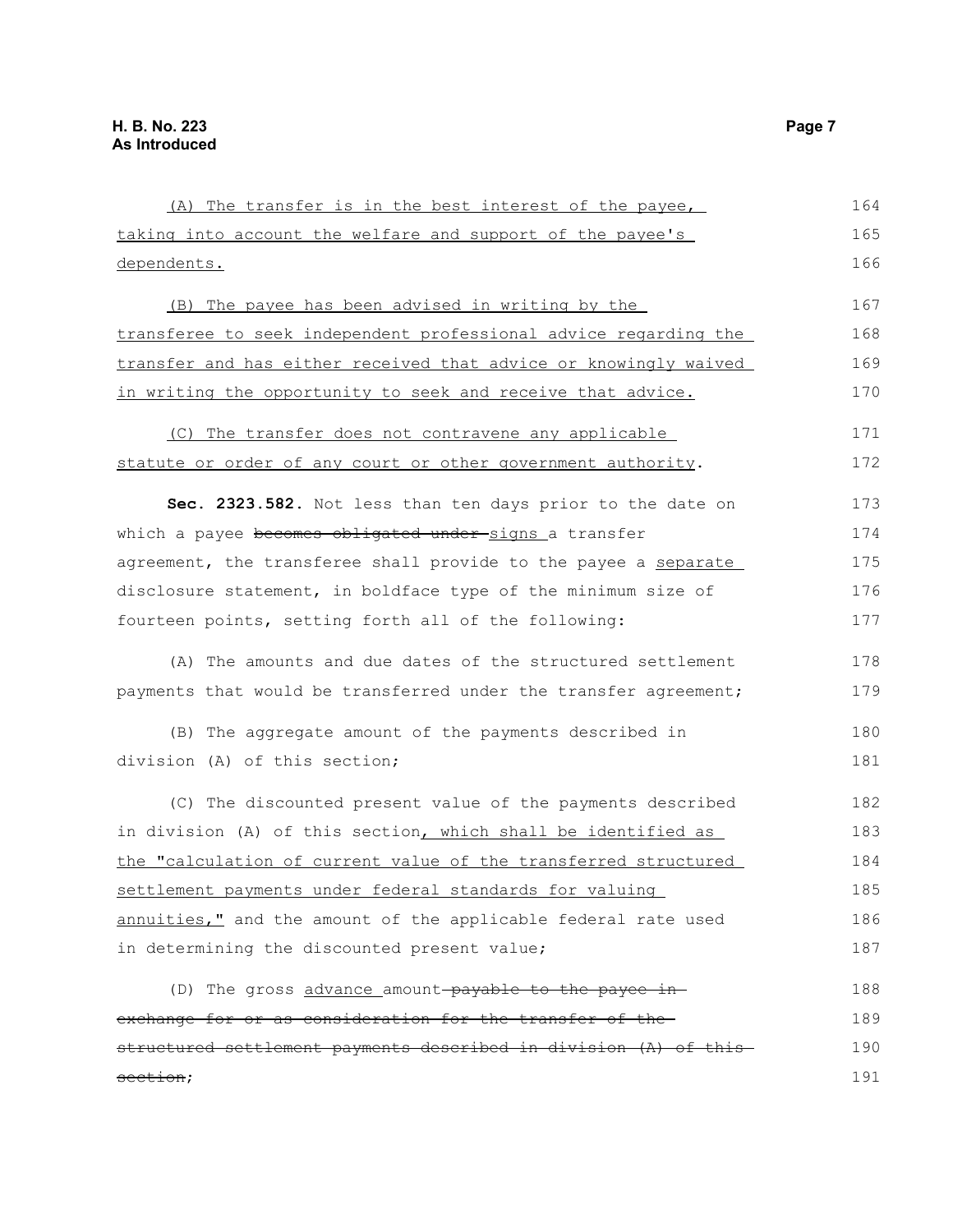| (E) An itemized listing of all-brokers' commissions,                  | 192 |
|-----------------------------------------------------------------------|-----|
| service charges, application fees, processing fees, closing           | 193 |
| costs, filing fees, administrative fees, legal fees, notary           | 194 |
| fees, and other commissions, fees, costs, expenses, and charges       | 195 |
| payable by the payee or deductible from the gross amount              | 196 |
| otherwise payable to the payee as described in division (D) of        | 197 |
| this section applicable transfer expenses, other than attorneys'      | 198 |
| fees and related disbursements payable in connection with the         | 199 |
| transferee's application for approval of the transfer, and the        | 200 |
| transferee's best estimate of the amount of any such fees and         | 201 |
| disbursements;                                                        | 202 |
| (F) The net advance amount-payable to the payee after-                | 203 |
| deduction from the gross amount payable to the payee as -             | 204 |
| described in division (D) of this section of all commissions,         | 205 |
| fees, costs, expenses, and charges described in division (E) of       | 206 |
| this section;                                                         | 207 |
| (G) The <del>-quotient, expressed as a percentage, obtained by-</del> | 208 |
| dividing the net amount payable to the payee as described in-         | 209 |
| division (F) of this section by the discounted present value of       | 210 |
| the payments described in division (C) of this section effective      | 211 |
| annual interest rate, which shall be disclosed as follows: "On        | 212 |
| the basis of the net amount that you will receive from us and         | 213 |
| the amounts and timing of the structured settlement payments          | 214 |
| that you are transferring to us, you will, in effect, be paying       | 215 |
| interest to us at a rate of  per cent per year";                      | 216 |
| (H) The aggregate amount of any penalty and the aggregate             | 217 |
| amount of any or liquidated damages, including penalties,             | 218 |
| payable by the payee in the event of any breach of the transfer       | 219 |
| agreement by the payee;                                               | 220 |
| That the payee has the right to cancel the transfer<br>( I )          | 221 |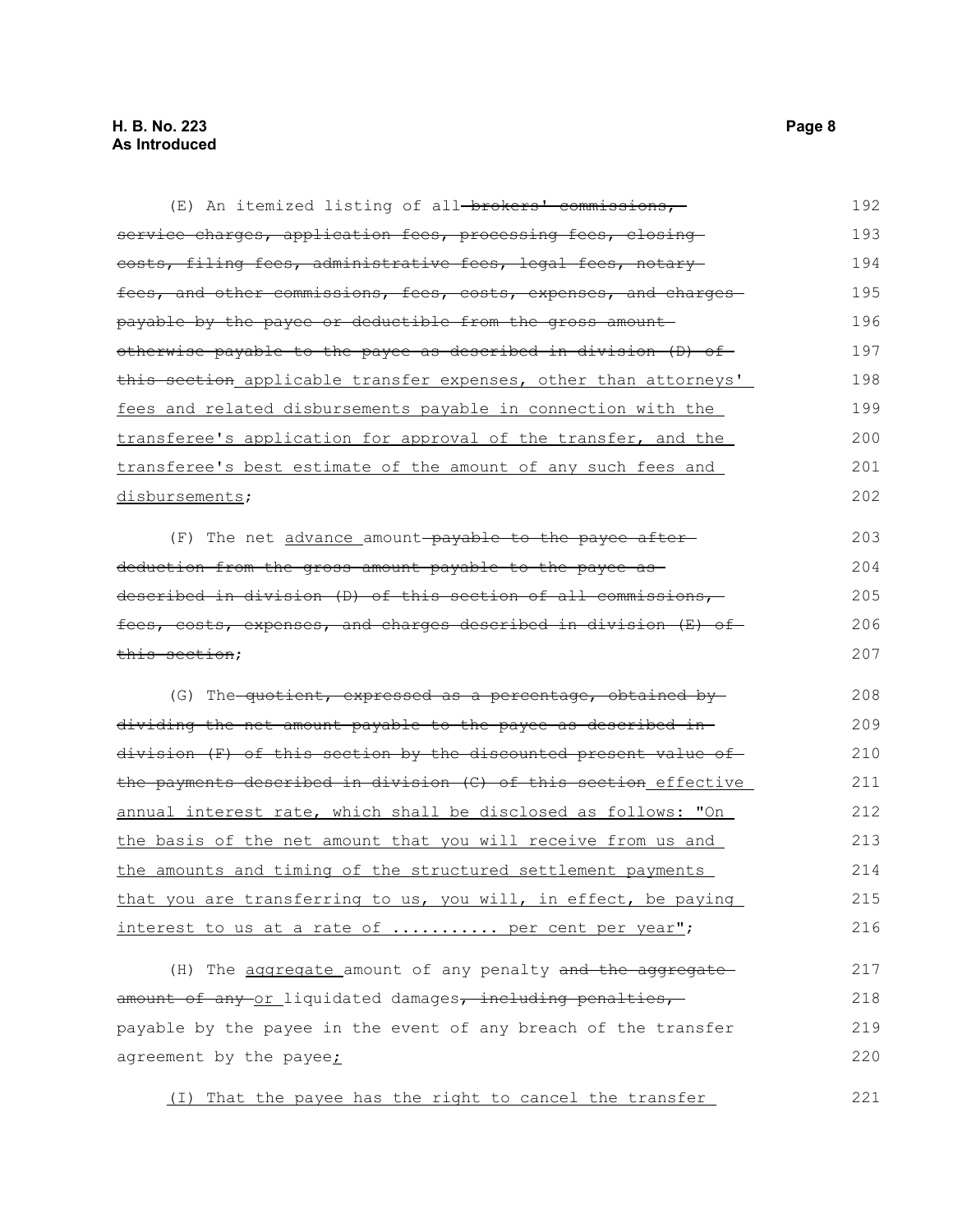| agreement, without penalty or further obligation, not later than | 222 |
|------------------------------------------------------------------|-----|
| the third business day after the date the agreement is signed by | 223 |
| the payee;                                                       | 224 |
| (J) That the payee has the right to seek and receive             | 225 |
| independent professional advice regarding the proposed transfer  | 226 |
| and should consider doing so before agreeing to transfer any     | 227 |
| structured settlement payment rights.                            | 228 |
| Sec. 2323.583. A court of competent jurisdiction may             | 229 |
| approve-Following a transfer of structured settlement payment    | 230 |
| rights only in a final order that is based on the express-       | 231 |
| findings of the court, and the express findings shall include-   | 232 |
| pursuant to sections 2323.58 to 2323.585 of the Revised Code,    | 233 |
| all of the following apply:                                      | 234 |
| (A) The transferee has provided to the payee a disclosure        | 235 |
| statement that complies with section 2323.582 of the Revised-    | 236 |
| Code, and the payee has confirmed the payee's receipt of the     | 237 |
| disclosure statement, as evidenced by the payee's notarized      | 238 |
| signature on a copy of the disclosure statement structured       | 239 |
| settlement obligor and the annuity issuer may rely on the court  | 240 |
| order approving the transfer in redirecting periodic payments to | 241 |
| an assignee or transferee in accordance with the order approving | 242 |
| the transfer and shall, as to all parties except the transferee  | 243 |
| or an assignee designated by the transferee, be discharged and   | 244 |
| released from any and all liability for the redirected payments. | 245 |
| That discharge and release shall not be affected by the failure  | 246 |
| of any party to the transfer to comply with sections 2323.58 to  | 247 |
| 2323.585 of the Revised Code or with the court order approving   | 248 |
| the transfer.                                                    | 249 |
|                                                                  |     |

(B) $(1)$  Except as provided in division  $(B)$   $(2)$  of this section, the payee has established that the transfer is fair and 250 251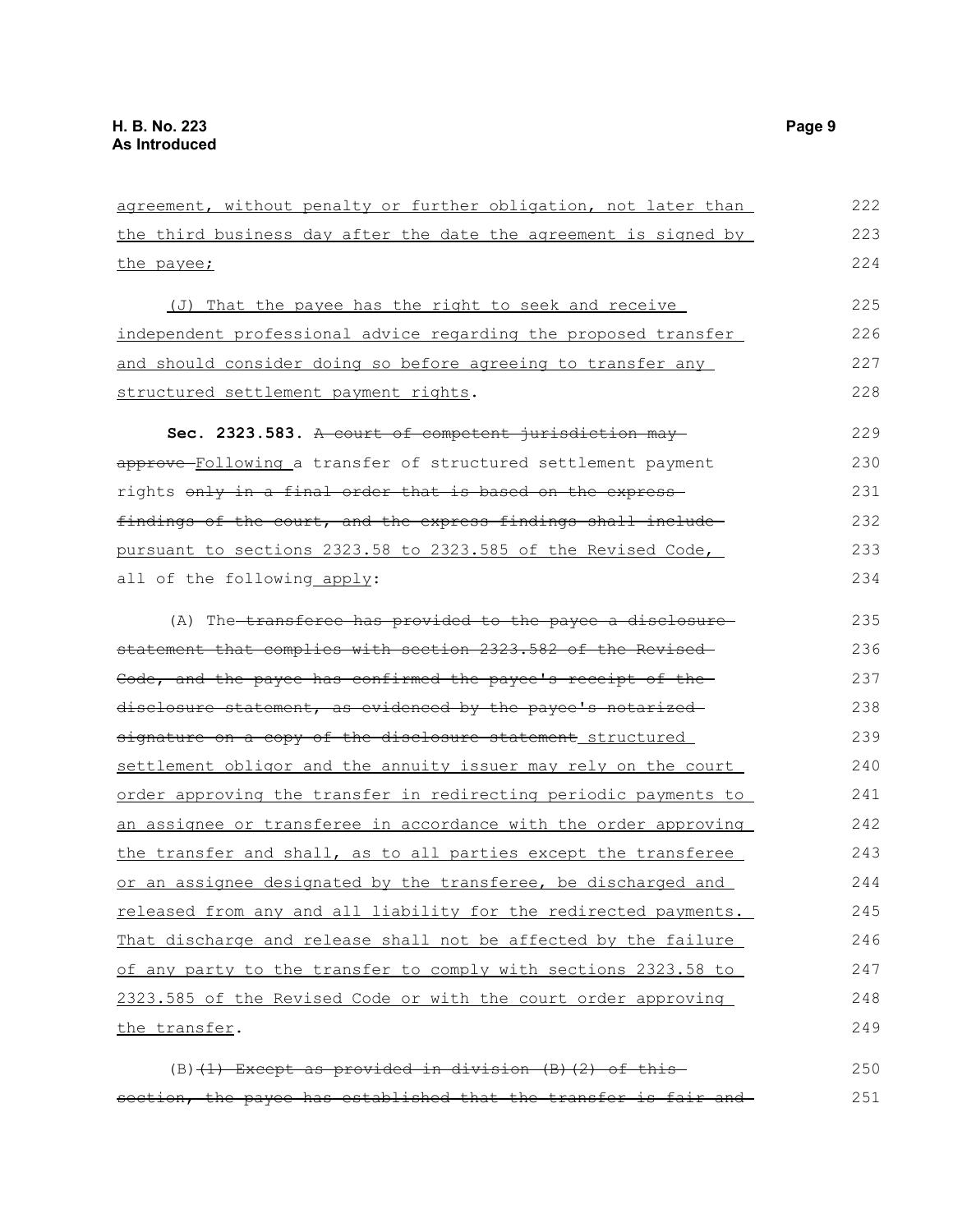reasonable and in the best interests of the payee and the payee's dependents. (2) If, on the effective date of the transfer agreement, a federal hardship standard exists, the payee has established that the transfer meets that hardship standard. (C) The payee has received independent professional advice regarding the legal and other implications of the transfer. (D) If The transferee shall be liable to the structured settlement obligor and the annuity issuer, as follows: (1) For any taxes incurred by the structured settlement obligor or annuity issuer as a consequence of the transfer, if the transfer contravenes the terms of the structured settlement involved, all of the following have been complied with: (1) Each dependent whom the payee is legally obligated to support by court order or decree, in a written approval and waiver, approves the transfer and waives the right to require that the structured settlement payments be made to the payee inaccordance with the terms of the structured settlement.; (2) Any court or responsible administrative authority that previously approved the structured settlement, other than the court from which the approval of the transfer is sought under sections 2323.58 to 2323.585 of the Revised Code, has expresslyapproved the transfer in writing For any other liabilities or costs, including reasonable costs and attorneys' fees, arising from compliance by the structured settlement obligor or annuity issuer with the court order approving the transfer or from the failure of any party to the transfer to comply with sections 2323.58 to 2323.585 of the Revised Code. 252 253 254 255 256 257 258 259 260 261 262 263 264 265 266 267 268 269 270 271 272 273 274 275 276 277 278 279

(3) The transferee has provided to the court in which the 280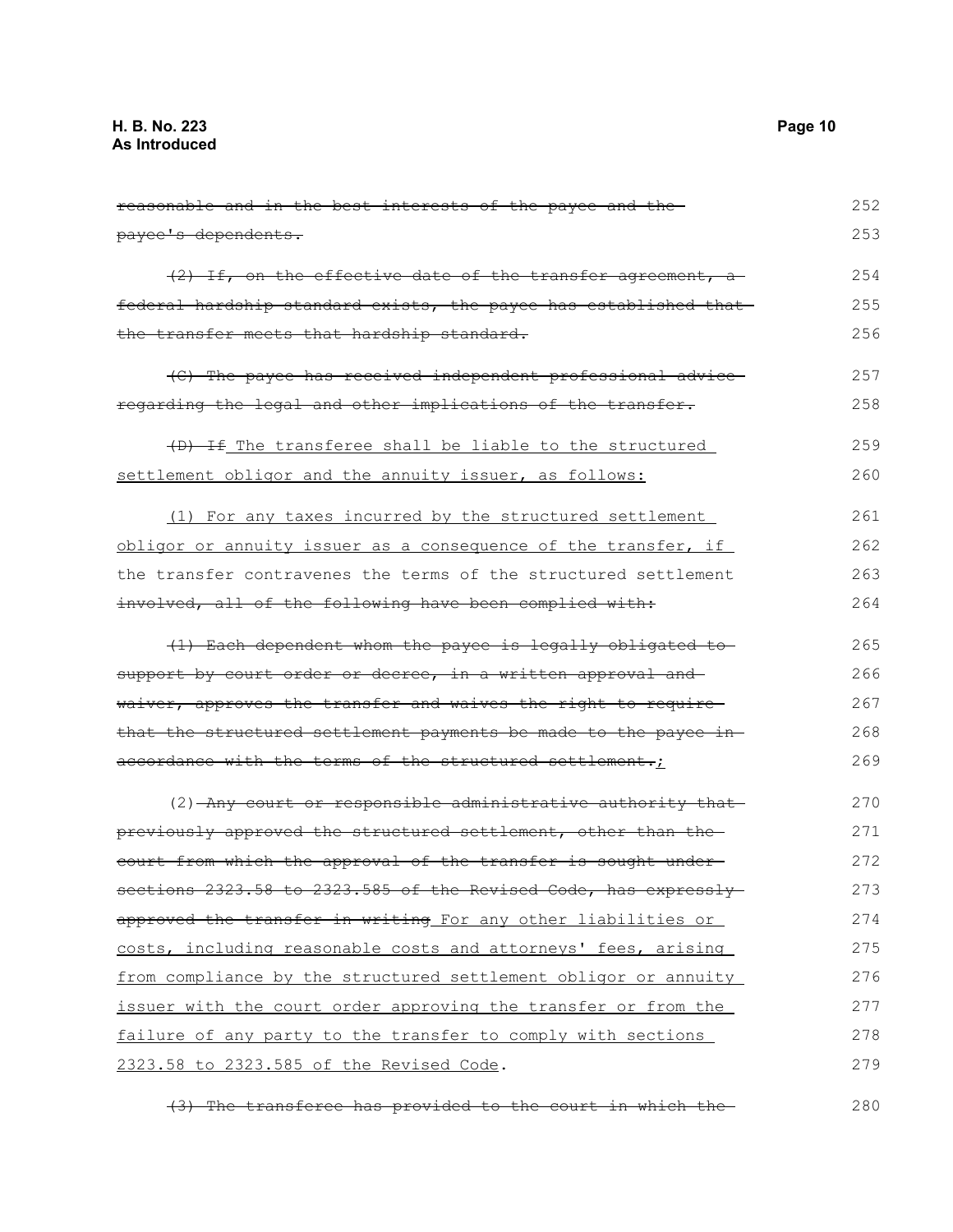| application for approval of the transfer was filed all of the-   | 281 |
|------------------------------------------------------------------|-----|
| signed original copies of the approvals required under divisions | 282 |
| $(D)$ $(1)$ and $(2)$ of this section.                           | 283 |
| (4) The transferee has furnished each interested party-          | 284 |
| eopies of the approvals required under divisions (D) (1) and (2) | 285 |
| of this section.                                                 | 286 |
| (E) The transferee has given written notice of the-              | 287 |
| transferee's name, address, and taxpayer identification number-  | 288 |
| to the annuity issuer and the structured settlement obligor and  | 289 |
| has filed a copy of that notice with the court in which the      | 290 |
| application for approval of the transfer was filed.              | 291 |
| (F) The (C) Neither the annuity issuer nor the structured        | 292 |
| settlement obligor may be required to divide any periodic        | 293 |
| payment between the payee and any transferee or assignee or      | 294 |
| between two or more transferees or assignees.                    | 295 |
| (D) Any further transfer of structured settlement payment        | 296 |
| rights by the payee may be made only if the transfer complies    | 297 |
| with all of the requirements of sections 2323.58 to 2323.585 of  | 298 |
| the Revised Code and does not contravene any applicable law.     | 299 |
| Sec. 2323.584. (A) A person-transferee shall file an             | 300 |
| application under sections 2323.58 to 2323.585 of the Revised    | 301 |
| Code for the approval in advance of a transfer of structured     | 302 |
| settlement payment rights in the probate division of the court   | 303 |
| of common pleas of the county in which the payee resides, except | 304 |
| that if the structured settlement agreement was approved by a    | 305 |
| court of common pleas or other Ohio state court, the application | 306 |
| shall be filed in the Ohio state court that approved the         | 307 |
| structured settlement agreement. If the structured settlement-   | 308 |
| agreement was not approved by an Ohio court, a person shall file | 309 |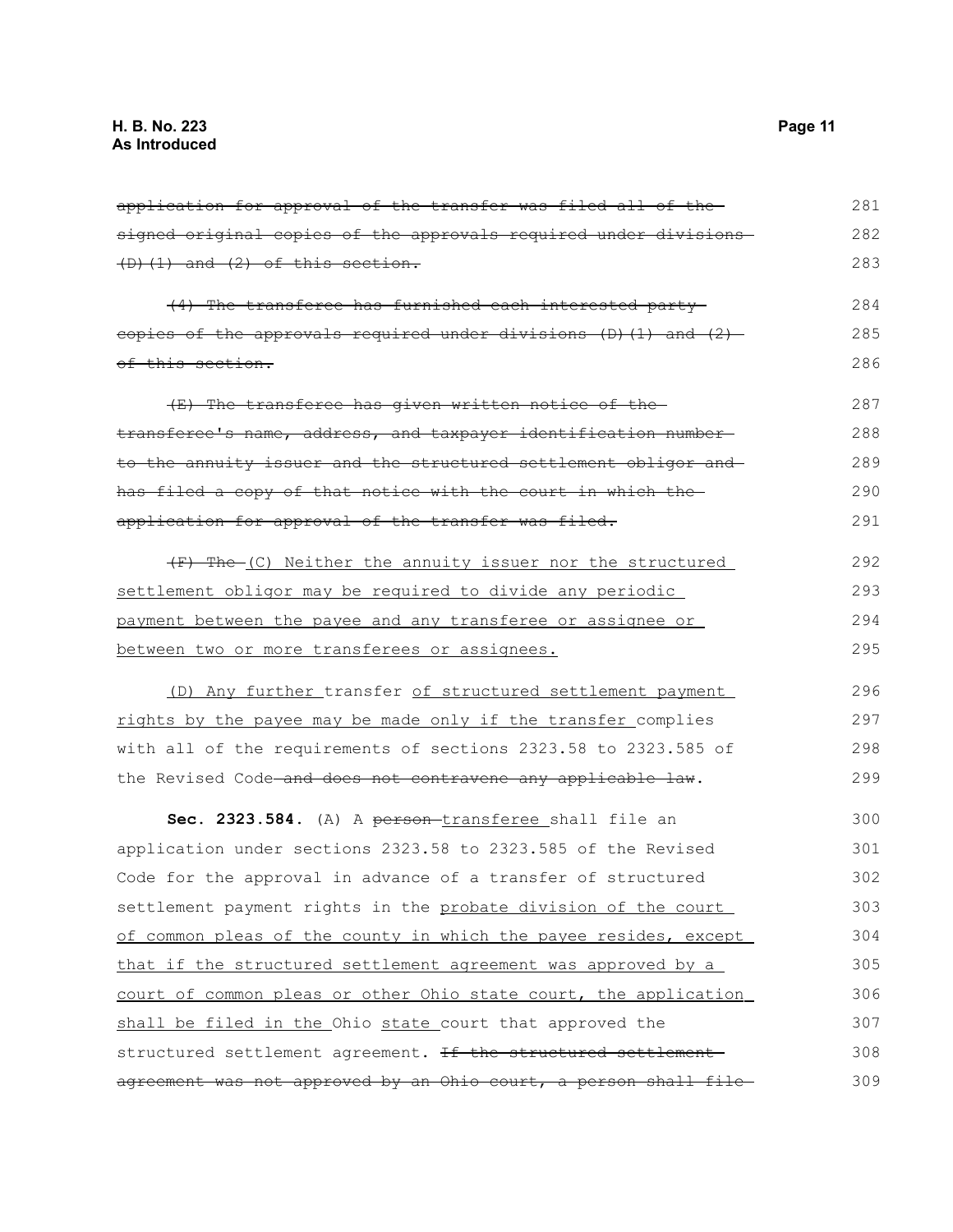an application under sections 2323.58 to 2323.585 of the Revised Code for the approval in advance of a transfer of structured settlement payment rights in the probate division of the courtof common pleas of the county in which the payee, the structured settlement obligor, or the annuity issuer resides. (B) The following procedures shall apply to an application for the approval in advance by a court of a transfer of structured settlement payment rights under division (A) of this section: (1) Upon the filing of the application, the The court shall set a date and time for-hold a timely hearing on the application and shall notify the transferee of the date, time, and place of the hearing. The payee shall appear in person at the hearing unless the court determines that good cause exists to excuse the payee from appearing in person. (2) Not less than twenty days prior to the date set by the court for the hearing on an application filed pursuant to this section, the transferee shall file with the court and shall serve on the court or any responsible administrative authority that previously approved the structured settlement, on all interested parties, and on the annuity issuer and the structured settlement obligor including a parent or other quardian or authorized legal representative of any interested party who is not legally competent, in the manner prescribed in the Rules of Civil Procedure for the service of process, a notice of the proposed transfer and the application for its approval in advance. The notice shall include all of the following: (a) A copy of the application; 310 311 312 313 314 315 316 317 318 319 320 321 322 323 324 325 326 327 328 329 330 331 332 333 334 335 336 337

(b) A copy of the transfer agreement;

338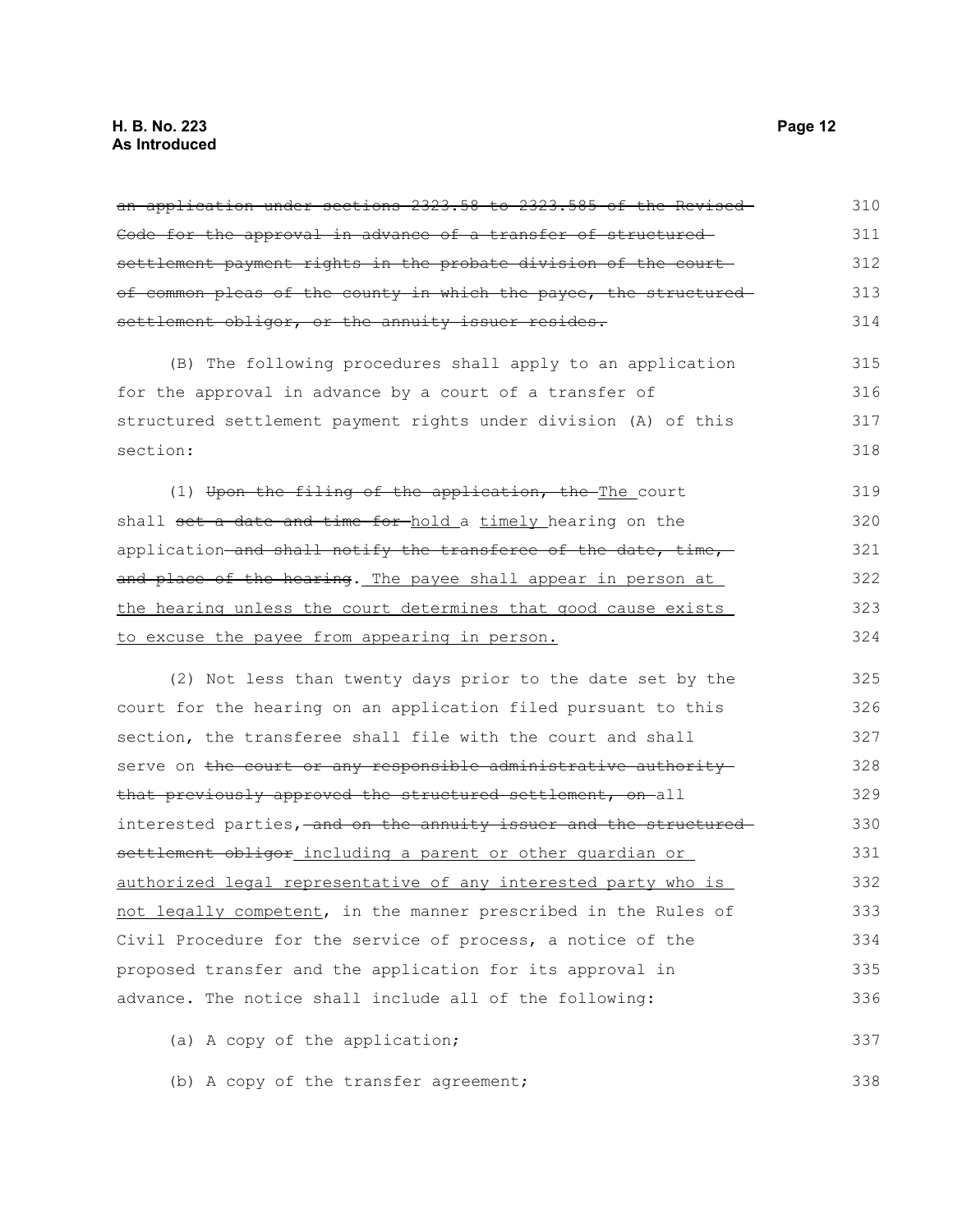| (c) A copy of the disclosure statement provided by the           | 339 |
|------------------------------------------------------------------|-----|
| transferee pursuant to section 2323.582 of the Revised Code-and- | 340 |
| signed by the payee pursuant to division (A) of section 2323.583 | 341 |
| of the Revised Code;                                             | 342 |
| (d) The payee's name, age, and county of residence and the       | 343 |
| number and ages of each of the payee's dependents;               | 344 |
| (e) A summary of both of the following:                          | 345 |
| (i) Any prior transfers by the payee to the transferee or        | 346 |
| an affiliate, or through the transferee or an affiliate to an    | 347 |
| assignee, within the four years preceding the date of the        | 348 |
| transfer agreement and any proposed transfers by the payee to    | 349 |
| the transferee or an affiliate, or through the transferee or an  | 350 |
| affiliate, applications for approval of which were denied within | 351 |
| the two years preceding the date of the transfer agreement;      | 352 |
| (ii) Any prior transfers by the payee to any person or           | 353 |
| entity other than the transferee or an affiliate, or an assignee | 354 |
| of the transferee or an affiliate, within the three years        | 355 |
| preceding the date of the transfer agreement and any prior       | 356 |
| proposed transfers by the payee to any person or entity other    | 357 |
| than the transferee or an affiliate, or an assignee of a         | 358 |
| transferee or affiliate, applications for approval of which were | 359 |
| denied within the one year preceding the date of the current     | 360 |
| transfer agreement, to the extent that the transfers or proposed | 361 |
| transfers have been disclosed to the transferee by the payee in  | 362 |
| writing or otherwise are actually known to the transferee.       | 363 |
| (f) Notification of the date, time, and place of the             | 364 |
| hearing on the application;                                      | 365 |
| (e) (g) Notification that any interested party may               | 366 |
| support, oppose, or otherwise respond to the application, either | 367 |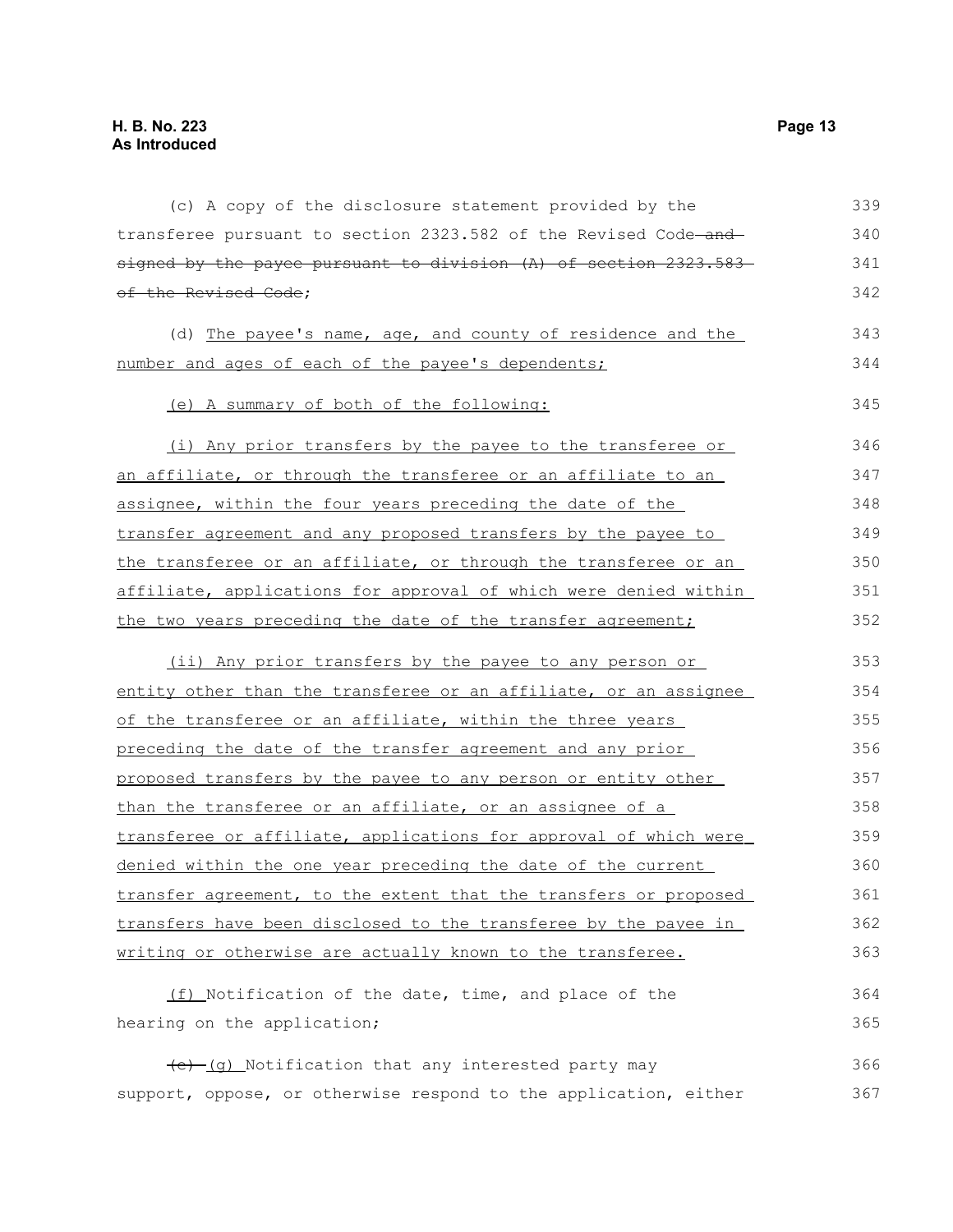in person or by counsel, by submitting to the court a written response containing the interested party's support of, opposition to, or comments on the application or by participating in the hearing;  $(f)$  (h) Notification of the manner of filing a written response to the application and the time within which the response is required to be filed, which time shall be not less than fifteen days after the service of the transferee's notice, in order for the court to consider it. (3) Within fifteen days after receipt of the notice described in division (B)(2) of this section, any interested party who wishes to respond to the application shall file a written response with the court personally or by certified mail, return receipt requested. (4) At the conclusion of the hearing on an application under this section, the court may grant or deny the approval of the transfer. The court shall enter its order accordingly. If the court grants the approval of the transfer, it shall includein its order all of the express findings specified in section 2323.583 of the Revised Code. If the court denies the approvalof the transfer, it shall include in its order the reasons for the denial. (5) An order of the court made under division (B)(4) of this section is a final and appealable order. **Sec. 2323.585.** (A) No payee who proposes to make a transfer of structured settlement payment rights shall incur any 368 369 370 371 372 373 374 375 376 377 378 379 380 381 382 383 384 385 386 387 388 389 390 391 392 393

penalty, forfeit any application fee or other payment, or otherwise incur any liability to the proposed transferee or any assignee based on a failure of the transfer to comply with any 394 395 396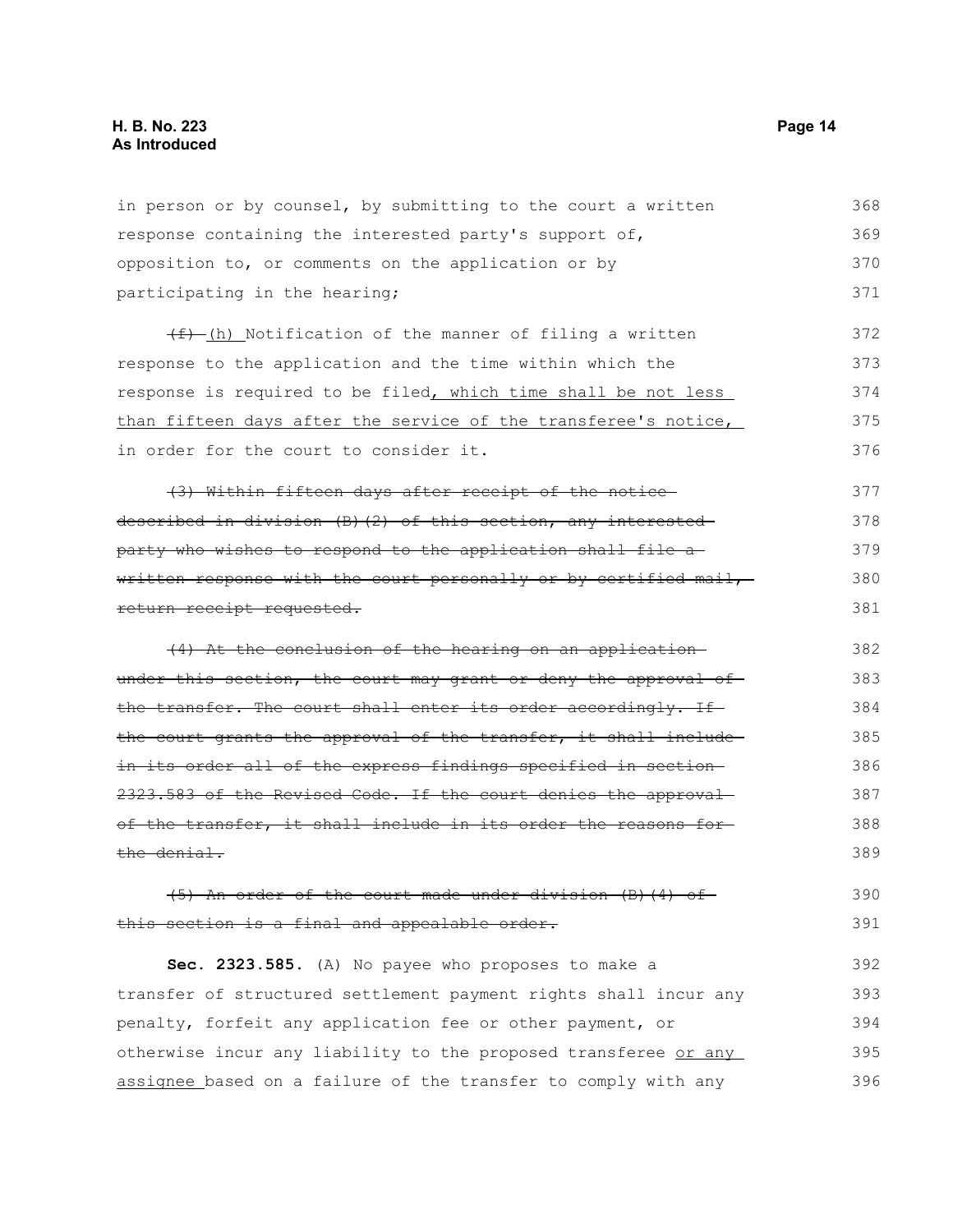of the requirements of sections 2323.581 to 2323.584 of the Revised Code. (B) No provision of this section or section 2323.581, 2323.582, 2323.583, or 2323.584 of the Revised Code may be waived by any payee. (C) No provision of this section or section 2323.581, 2323.582, 2323.583, or 2323.584 of the Revised Code authorizes any transfer of structured settlement payment rights in contravention of applicable law or gives effect to implies that any transfer-of structured settlement payment rights that is void under any applicable law under a transfer agreement that was entered into prior to the effective date of this amendment is valid or invalid. (D) Any transfer agreement entered into on or after the effective date of this amendment by a payee who resides in this state shall provide that disputes under the transfer agreement, including any claim that the payee has breached the agreement, are to be determined in and under the laws of this state. No such transfer agreement shall authorize the transferee or any other party to confess judgment or consent to entry of judgment against the payee. (E) No transfer of structured settlement payment rights shall extend to any payments that are life-contingent unless, prior to the date on which the payee signs the transfer agreement, the transferee has established and has agreed to maintain procedures reasonably satisfactory to the annuity issuer and the structured settlement obligor for both of the following: 397 398 399 400 401 402 403 404 405 406 407 408 409 410 411 412 413 414 415 416 417 418 419 420 421 422 423 424

(1) Periodically confirming the payee's survival;

425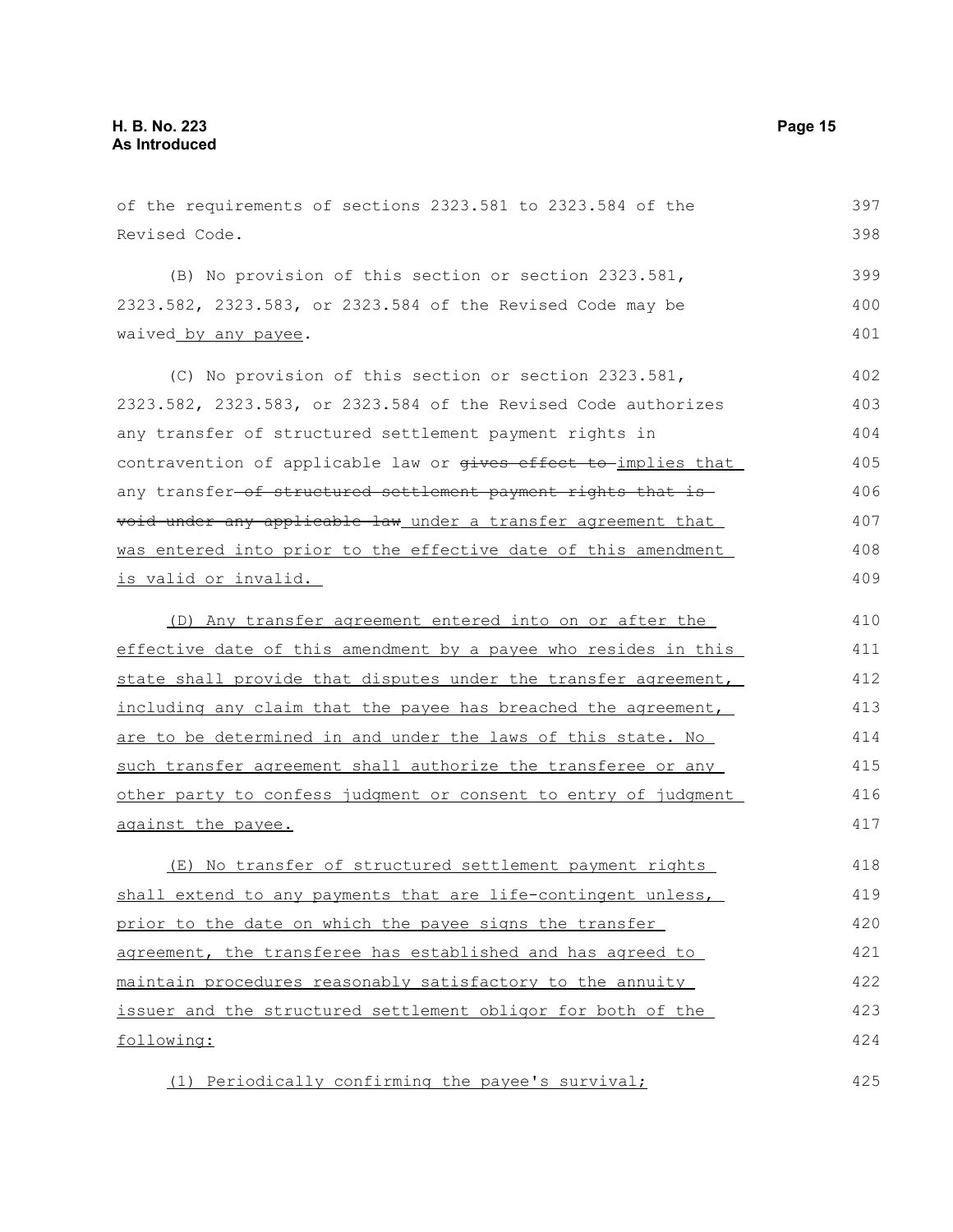(2) Giving the annuity issuer and the structured settlement obligor prompt written notice in the event of the payee's death. (F) If the payee cancels a transfer agreement, or if the transfer agreement otherwise terminates, after an application for approval of a transfer of structured settlement payment rights has been filed and before it has been granted or denied, the transferee shall promptly request dismissal of the application. **Sec. 2323.586.** The Compliance with section 2323.582 of the Revised Code and the fulfillment of the conditions set forth in section 2323.581 of the Revised Code shall be solely the responsibility of the transferee in any transfer of structured settlement payment rights, and neither the structured settlement obligor and nor the annuity issuer under a transfer or transfer agreement are immune from shall bear any responsibility for, or any liability based upon any claim by the payee, or any party, other than a transferee, claiming through the payee, as to any structured settlement payment rights or periodic payments that are the subject of the transfer or transfer agreement arising from, noncompliance with the requirements or failure to fulfill the conditions. **Sec. 2323.587.** A violation of or failure to comply with section 2323.581, 2323.582, 2323.583, 2323.584, 2323.585, or 2323.586 of the Revised Code is an unfair or deceptive act or practice in violation of section 1345.02 of the Revised Code. **Section 2.** That existing sections 2323.58, 2323.581, 426 427 428 429 430 431 432 433 434 435 436 437 438 439 440 441 442 443 444 445 446 447 448 449 450 451 452

2323.582, 2323.583, 2323.584, 2323.585, 2323.586, and 2323.587 of the Revised Code are hereby repealed. 453 454